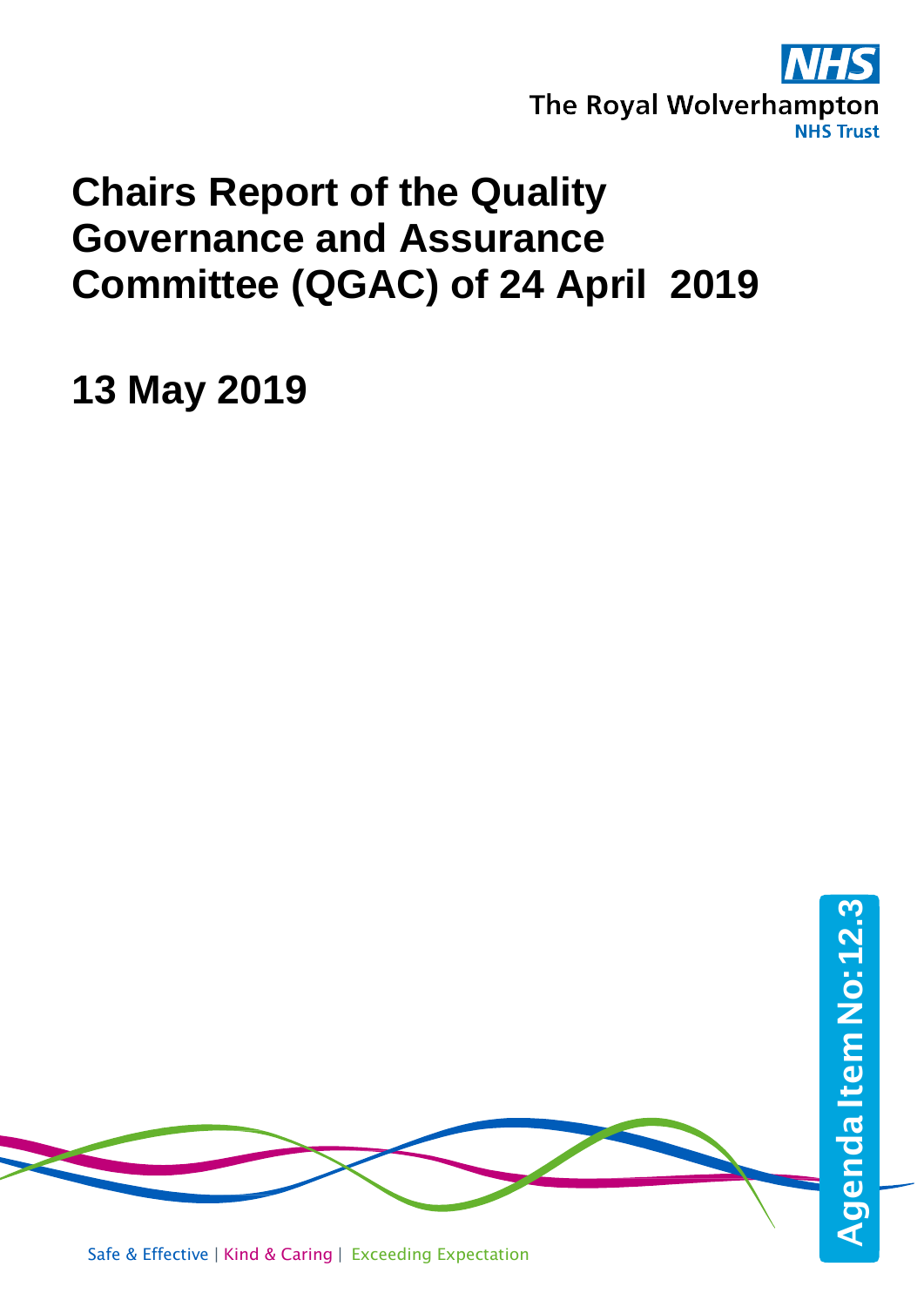

## **CHAIRMAN'S SUMMARY REPORT**

*This summary sheet is for completion by the Chair of any committee/group to accompany the minutes required by a trust level committee.*

| <b>Name of Committee/Group:</b>                                                                                                                                             | <b>Quality Governance Assurance Committee</b>                                                                                                                                                                                                                                                                                                                                                                                                                                                                                                                                                                                                                                                                                                                                                                                                                                                                         |                                                                                                                                                                                                        |
|-----------------------------------------------------------------------------------------------------------------------------------------------------------------------------|-----------------------------------------------------------------------------------------------------------------------------------------------------------------------------------------------------------------------------------------------------------------------------------------------------------------------------------------------------------------------------------------------------------------------------------------------------------------------------------------------------------------------------------------------------------------------------------------------------------------------------------------------------------------------------------------------------------------------------------------------------------------------------------------------------------------------------------------------------------------------------------------------------------------------|--------------------------------------------------------------------------------------------------------------------------------------------------------------------------------------------------------|
| <b>Report From:</b>                                                                                                                                                         | Rosi Edwards - Chairperson                                                                                                                                                                                                                                                                                                                                                                                                                                                                                                                                                                                                                                                                                                                                                                                                                                                                                            |                                                                                                                                                                                                        |
| Date:                                                                                                                                                                       | April 2019                                                                                                                                                                                                                                                                                                                                                                                                                                                                                                                                                                                                                                                                                                                                                                                                                                                                                                            |                                                                                                                                                                                                        |
| <b>Action Required by receiving</b><br>committee/group:                                                                                                                     | $\sqrt{}$ For Information<br>$\Box$ Decision<br>$\Box$ Other                                                                                                                                                                                                                                                                                                                                                                                                                                                                                                                                                                                                                                                                                                                                                                                                                                                          |                                                                                                                                                                                                        |
| <b>Aims of Committee:</b><br>Bullet point aims of the reporting<br>committee (from Terms of<br>Reference)                                                                   |                                                                                                                                                                                                                                                                                                                                                                                                                                                                                                                                                                                                                                                                                                                                                                                                                                                                                                                       | To review and oversee the management of risk across the Trust.                                                                                                                                         |
| <b>Drivers:</b><br>Are there any links with Care Quality<br>Commission/Health &<br>Safety/NHSLA/Trust Policy/Patient<br>Experience etc.                                     |                                                                                                                                                                                                                                                                                                                                                                                                                                                                                                                                                                                                                                                                                                                                                                                                                                                                                                                       | To receive reports, reviewing and ensuring compliance with national,<br>regional and local standards to ensure high quality service provision<br>and to ensure compliance with regulatory authorities. |
|                                                                                                                                                                             |                                                                                                                                                                                                                                                                                                                                                                                                                                                                                                                                                                                                                                                                                                                                                                                                                                                                                                                       |                                                                                                                                                                                                        |
| <b>Main Discussion/Action Points:</b><br>Bullet point the main areas of<br>discussion<br>held<br>at<br>the<br>committee/group<br>meeting<br>which<br>need to be highlighted | <b>QGAC Chair's report April 2019</b><br><b>Advise</b><br>Issue: Red risks on TRR not featuring on BAF under BAF risks<br>Following an Internal Audit report recommendation, QGAC went<br>through the Company Secretary's report on TRR red risks that were<br>not listed under strategic risks on the BAF, and considered whether<br>they should be part of an existing BAF risk, or should have a new BAF<br>risk created to comprise the TRR risk/risks, or could appropriately be<br>managed on the TRR. As a result no new BAF risks were created, but<br>the possibility was agreed of creating a new one depending on the<br>outcome of discussions on two TRR risks.<br>A new BAF risk for cancer treatment waits is being worked on by<br>COO.<br><b>Assurance</b><br><b>Issue: Quality Review Visits - good and outstanding</b><br>QRV to cardiac theatres resulting in ratings of good for all domains bar |                                                                                                                                                                                                        |
|                                                                                                                                                                             | well-led which was rated outstanding.                                                                                                                                                                                                                                                                                                                                                                                                                                                                                                                                                                                                                                                                                                                                                                                                                                                                                 |                                                                                                                                                                                                        |
|                                                                                                                                                                             |                                                                                                                                                                                                                                                                                                                                                                                                                                                                                                                                                                                                                                                                                                                                                                                                                                                                                                                       |                                                                                                                                                                                                        |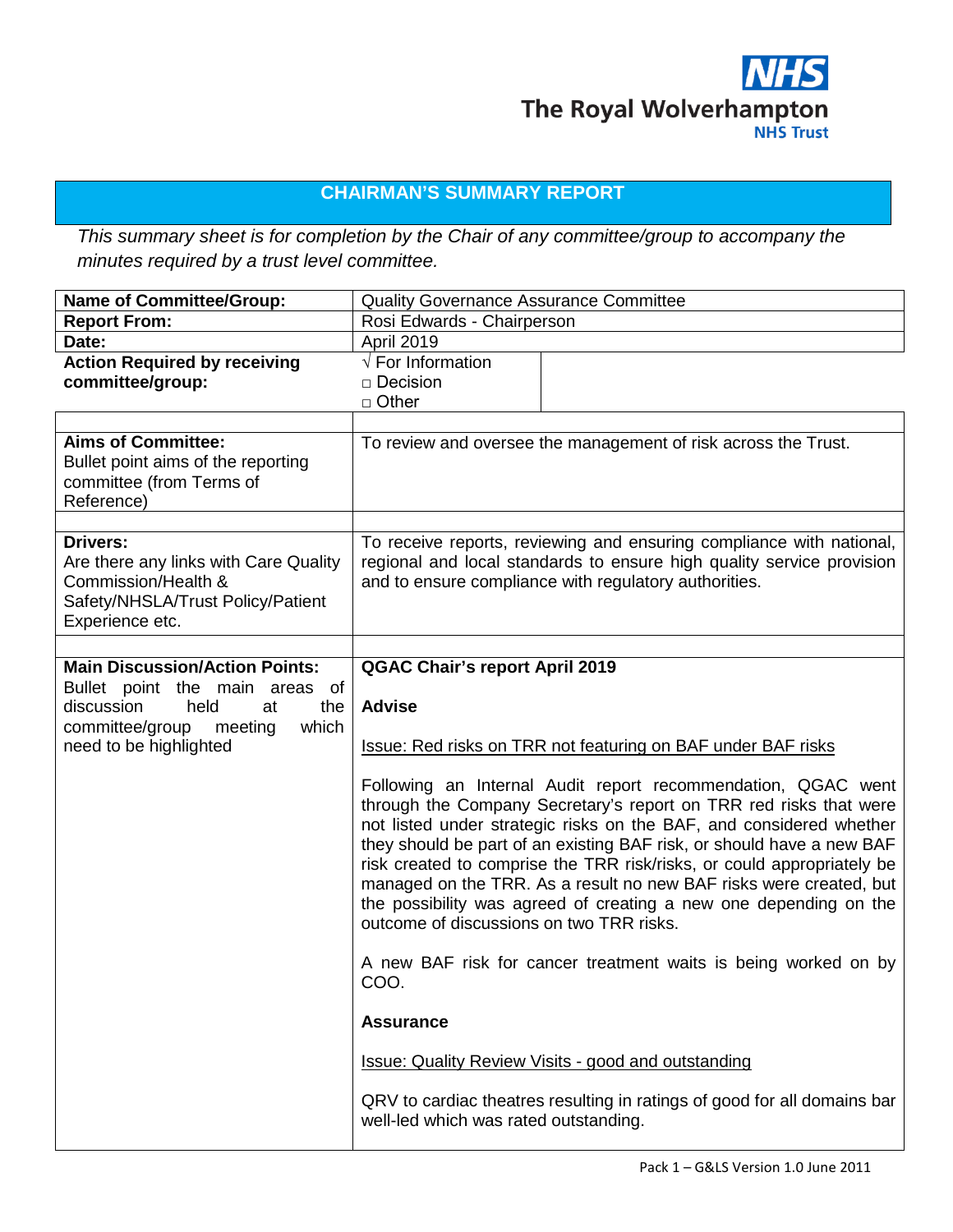

| QRV to Beynon Theatres resulted in ratings of good for all domains,<br>bar caring which was rated outstanding.                                                                                                                                                                                                                                                                                                                                                                                                                                |
|-----------------------------------------------------------------------------------------------------------------------------------------------------------------------------------------------------------------------------------------------------------------------------------------------------------------------------------------------------------------------------------------------------------------------------------------------------------------------------------------------------------------------------------------------|
| <b>Partial Assurance</b>                                                                                                                                                                                                                                                                                                                                                                                                                                                                                                                      |
| <b>Issue: Outcome of National Maternity Survey (patient experience)</b><br>2018 and subsequent national and local surveys                                                                                                                                                                                                                                                                                                                                                                                                                     |
| Division 1 reported to QSIG that there was a 35% response rate with<br>five questions indicating a 5% improvement and 17 questions<br>indicating a 5% worsening score when compared to the previous<br>year's results. It was noted that many questions within this survey are<br>subjective.                                                                                                                                                                                                                                                 |
| The national survey has been undertaken again during February<br>2019, these results are not expected to be available until later this<br>year (approx. September 2019).                                                                                                                                                                                                                                                                                                                                                                      |
| A local survey has also been undertaken by PALS which incorporated<br>all the questions from the 2018 national survey. The local survey has<br>demonstrated a significant improvement in all of the questions that<br>demonstrated a worsening score in comparison to the national 2018<br>survey.                                                                                                                                                                                                                                            |
| Progress continues with implementation of continuity of care in<br>alignment with the national ambition for better births. A prospective<br>continual audit is being performed to audit against UNICEF Baby<br>Friendly Initiative (BFI). A re-assessment against the national standard<br>will be undertaken in October 2019. Mobility in labour is also being<br>addressed via a relaunch of the high risk model of care; a recent<br>review by NHSI has commended the innovative work that is being<br>done to address mobility in labour. |
| <b>Issue: Report from Resuscitation Group to COG</b>                                                                                                                                                                                                                                                                                                                                                                                                                                                                                          |
| COG noted than in December/January the Trust had replaced over<br>180 defibrillators, which was a significant piece of work. Consequently<br>the adult cardiac arrest trolley audit was not undertaken in January. It<br>was also noted that face to face training for BLS had been reduced as<br>a result of the rollout. Additional sessions had been put in place to<br>ensure mandatory training numbers are achieved. Requested that a<br>further report to QSIG in May 2019 to provide assurance on the<br>required action.             |
| Issue: Report to COG on Critically III and Injured Child                                                                                                                                                                                                                                                                                                                                                                                                                                                                                      |
| The report focused on the recent West Midlands Quality Review<br>Service visit. A lot of good practice was noted, however, there were<br>some issues to resolve. An action plan has been developed. The                                                                                                                                                                                                                                                                                                                                       |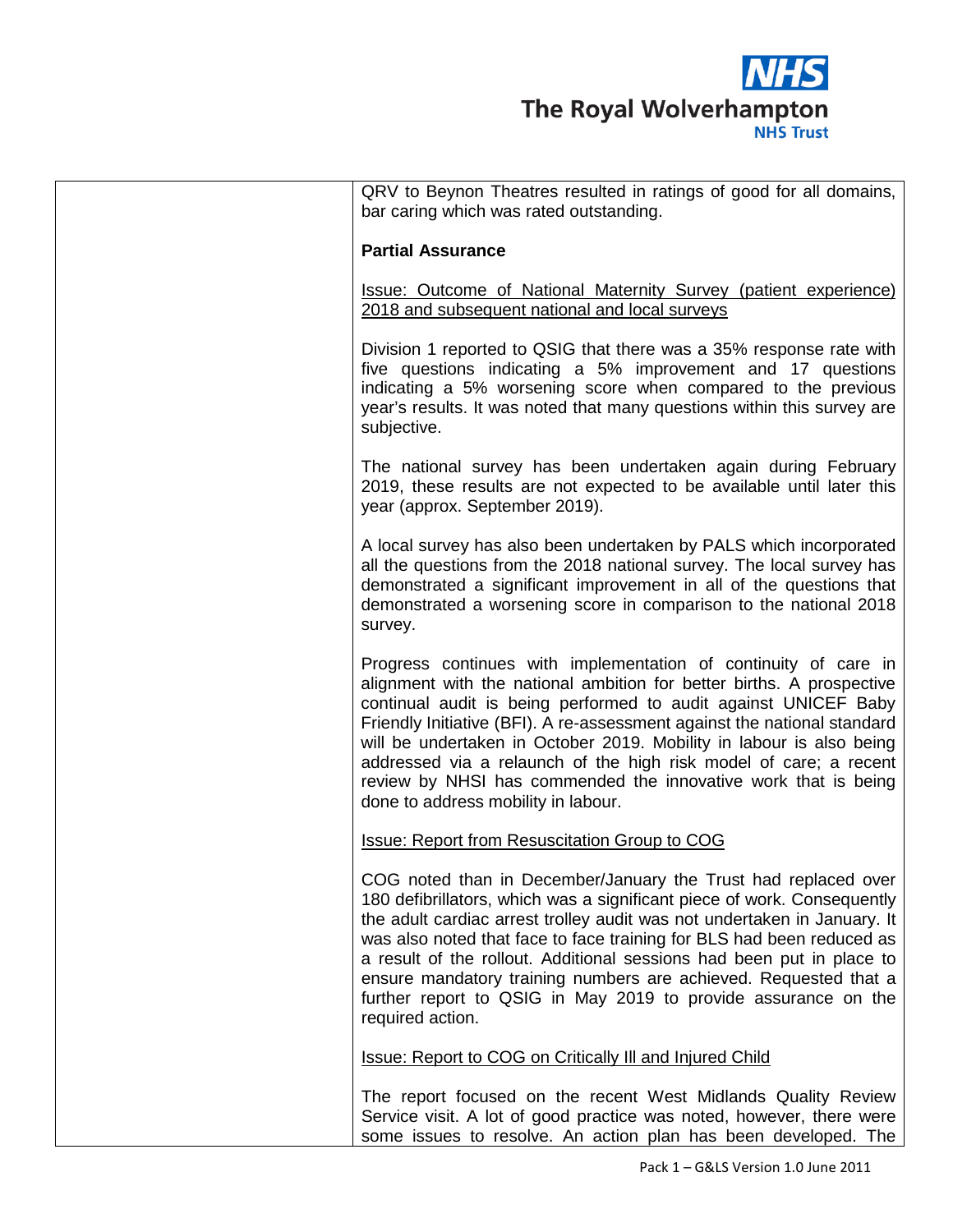

| matrix/Datix<br>(categorisation        |                                                                                                                                                                                                                                                                                                                                                                                                                                                   |
|----------------------------------------|---------------------------------------------------------------------------------------------------------------------------------------------------------------------------------------------------------------------------------------------------------------------------------------------------------------------------------------------------------------------------------------------------------------------------------------------------|
| <b>Risk</b><br>Grade<br><b>Include</b> |                                                                                                                                                                                                                                                                                                                                                                                                                                                   |
| <b>Risks Identified:</b>               |                                                                                                                                                                                                                                                                                                                                                                                                                                                   |
|                                        |                                                                                                                                                                                                                                                                                                                                                                                                                                                   |
|                                        | the Quality Account and the way clinical audits were assessed as fully<br>compliant/minor non-compliant, etc. The issue prompting the item was<br>resolved subsequently by email.                                                                                                                                                                                                                                                                 |
|                                        | QGAC and Audit held a joint meeting shortly before QGAC on 26 April<br>2019. An item raised at the joint meeting concerned the appendices to                                                                                                                                                                                                                                                                                                      |
|                                        | <b>Items for Audit Committee</b>                                                                                                                                                                                                                                                                                                                                                                                                                  |
|                                        | QRV to ICCU resulted in ratings of good for all domains bar safe and<br>well-led, which were rated as requires improvement. This was a revisit<br>which confirmed the ratings from a previous visit in October 2017.<br>QSIG were told that there was new leadership in place which needed<br>time to have effect, and that things were moving in the right direction,<br>with Nurse Education supporting new B5s.                                |
|                                        | <b>Issue: Quality review visit - requires improvement</b>                                                                                                                                                                                                                                                                                                                                                                                         |
|                                        | QGAC received a detailed report on progress with the mortality action<br>plan, which showed steady progress.                                                                                                                                                                                                                                                                                                                                      |
|                                        | <b>Issue: Mortality report</b>                                                                                                                                                                                                                                                                                                                                                                                                                    |
|                                        | RWT has offered itself up to any help and assistance in resigning and<br>streamlining pathways, and specialties remain keen to manage the<br>workload in the most effective way available.                                                                                                                                                                                                                                                        |
|                                        | QGAC noted the further decline in 2 week waits for breast cancer, with<br>the standard met in only 5.61% of cases, and the average wait now<br>being 24 days. Capacity is being discussed at an STP-level meeting:<br>RWT is not alone in seeing a sharp increase in demand for diagnosis.<br>The conversion rate remains the same as before, showing that these<br>are appropriate referrals.                                                    |
|                                        | <b>Issue: cancer performance</b>                                                                                                                                                                                                                                                                                                                                                                                                                  |
|                                        | advanced paediatric life support training, an issue about colour of<br>arrest trollies (standardisation), access to 24hr report on CT scans and<br>a lack of operational escalation policies on Paediatric Assessment<br>Unit (PAU). There was some concern in QSIG about the timeframe<br>and delivery of the plan, and it was requested that there was a further<br>report in 3 months' time to ensure the action plan is being<br>implemented. |
|                                        | concerns raised related to nursing numbers on shifts who had                                                                                                                                                                                                                                                                                                                                                                                      |